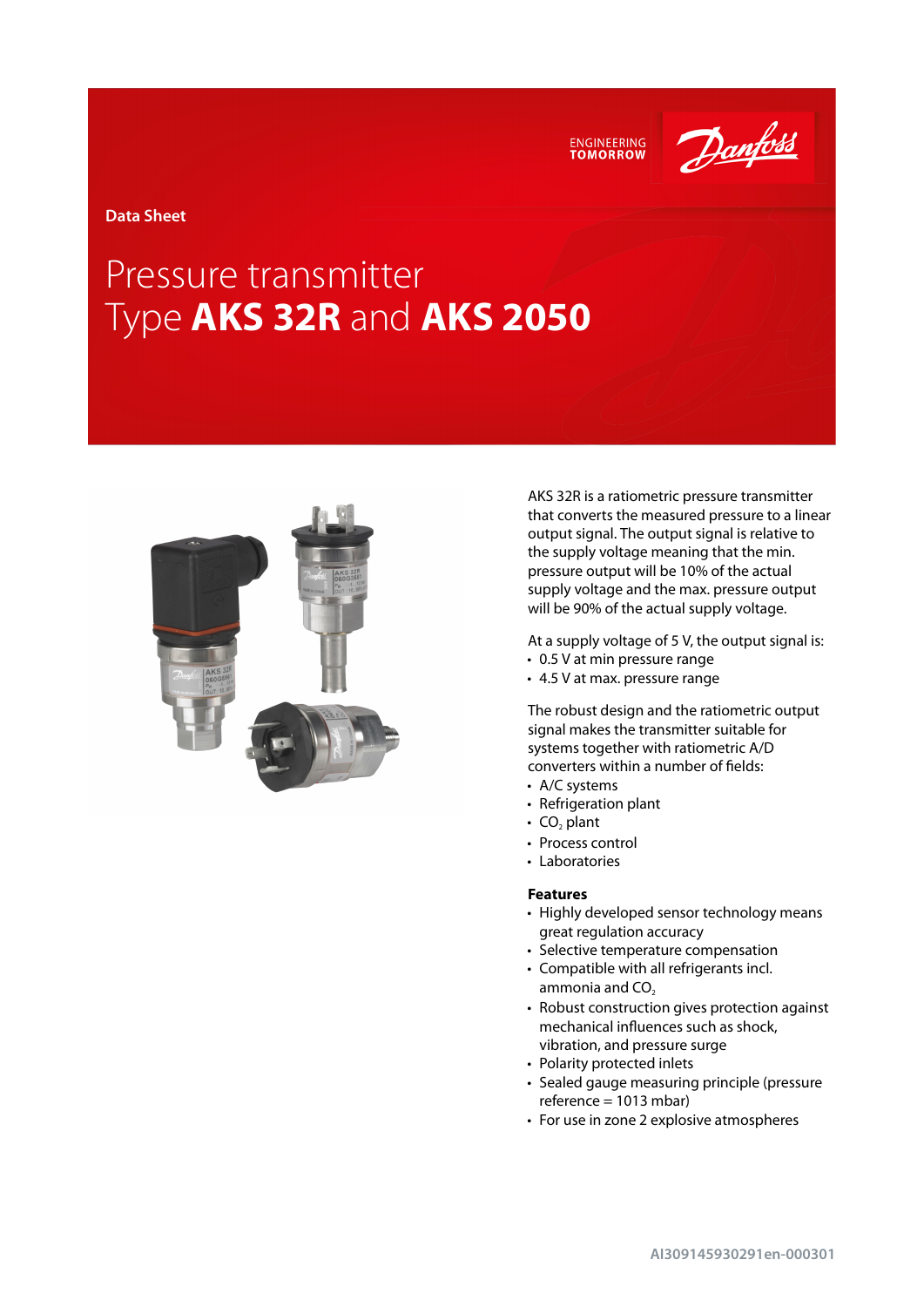

# **Product specification**

# **Technical data**

## **Table 1: Performance (EN 60770)**

| <b>Features</b>                                          | Description                    |
|----------------------------------------------------------|--------------------------------|
| Accuracy (incl. Linearity, Hysteresis and repeatability) | $\pm$ 0.3% FS (typ.)           |
|                                                          | $\pm$ 0.8% FS (max.)           |
| Non-linearity (best fit straight line)                   | $<$ $\pm$ 0.2% FS              |
| Hysteresis and repeatability                             | $\leq \pm 0.1\%$ FS            |
| Thermal zero point operation                             | $\leq \pm 0.1\%$ FS/10K (typ.) |
|                                                          | $\leq \pm 0.2\%$ FS/10K (max.) |
| Thermal sensitivity operation                            | $\leq \pm 0.1\%$ FS/10K (typ.) |
|                                                          | $\leq \pm 0.2\%$ FS/10K (max.) |
| Response time                                            | $<$ 4 ms                       |
| Max. working pressure                                    | See Dimensions and weight      |
| Burst pressure                                           | $> 6 \times F5$                |
| Power-up time                                            | $< 50$ ms                      |

## **Table 2: Electrical specifications**

| <b>Features</b>                                  | <b>Description</b>              |
|--------------------------------------------------|---------------------------------|
| Nominal output signal (short-circuit protection) | 10 – 90% of $[U_{\circ}]$       |
| Supply voltage $[U_{R}]$ (polarity protected)    | 4.5 – 5.5 V DC at 5 V DC (nom.) |
| Power consumption                                | $<$ 5 mA at 5 V DC              |
| Ratiometricity                                   | $<$ 0.05% FS / 4.5 – 5.5 V      |
| Sink / source                                    | $< 1$ mA                        |
| Load [R,] (load connected to ground)             | $RL \ge 10 k\Omega$ at 5 V DC   |

#### **Table 3: Environmental conditions**

| <b>Sensor operating</b>                                            | Normal                  | $-40 - 125$ °C               |                                       |                                |
|--------------------------------------------------------------------|-------------------------|------------------------------|---------------------------------------|--------------------------------|
| temperature range                                                  | ATEX Zone 2             | $-10 - 85 °C$                |                                       |                                |
| Media temperature range                                            | $-40 - 125$ °C          |                              |                                       |                                |
| <b>Compensated temperature range</b>                               |                         |                              |                                       | See ordering                   |
| Transport / storage temperature range                              |                         |                              |                                       | $-50 - 85 °C$                  |
| <b>EMC</b> – Emission                                              |                         |                              |                                       | EN 61000-6-3                   |
| <b>EMC</b> – Immunity                                              | Electrostatic discharge | Air                          | 8 kV                                  | EN 61000-6-2                   |
|                                                                    |                         | Contact                      | 4 <sub>kV</sub>                       | EN 61000-6-2                   |
|                                                                    | <b>RF</b>               | field                        | 10 V/m, 26 MHz - 1 GHz                | EN 61000-6-2                   |
|                                                                    |                         | conducted                    | 3 V <sub>rms</sub> , 150 kHz - 30 MHz | EN 61000-6-2                   |
|                                                                    | Transient               | Burst                        | 4 kV (CM)                             | EN 61000-6-2                   |
|                                                                    |                         | Surge                        | 1 kV (CM, DM)                         | EN 61000-6-2                   |
| <b>Insulation resistance</b>                                       |                         |                              |                                       | $>$ 100 M $\Omega$ at 100 V DC |
| <b>Vibration stability</b>                                         | Sinusoidal              | 20 g, 25 Hz - 2 kHz          | IEC 60068-2-6                         |                                |
|                                                                    | Random                  | 7.5 $g_{rms}$ , 5 Hz – 1 kHz | IEC 60068-2-64                        |                                |
| <b>Shock resistance</b>                                            | Shock                   | 500 g / 1 ms                 |                                       | IEC 60068-2-27                 |
|                                                                    | Free fall               | 1 <sub>m</sub>               | IEC 60068-2-32                        |                                |
| Enclosure (IP protection fulfilled together with mating connector) | IP65-IEC 60529          |                              |                                       |                                |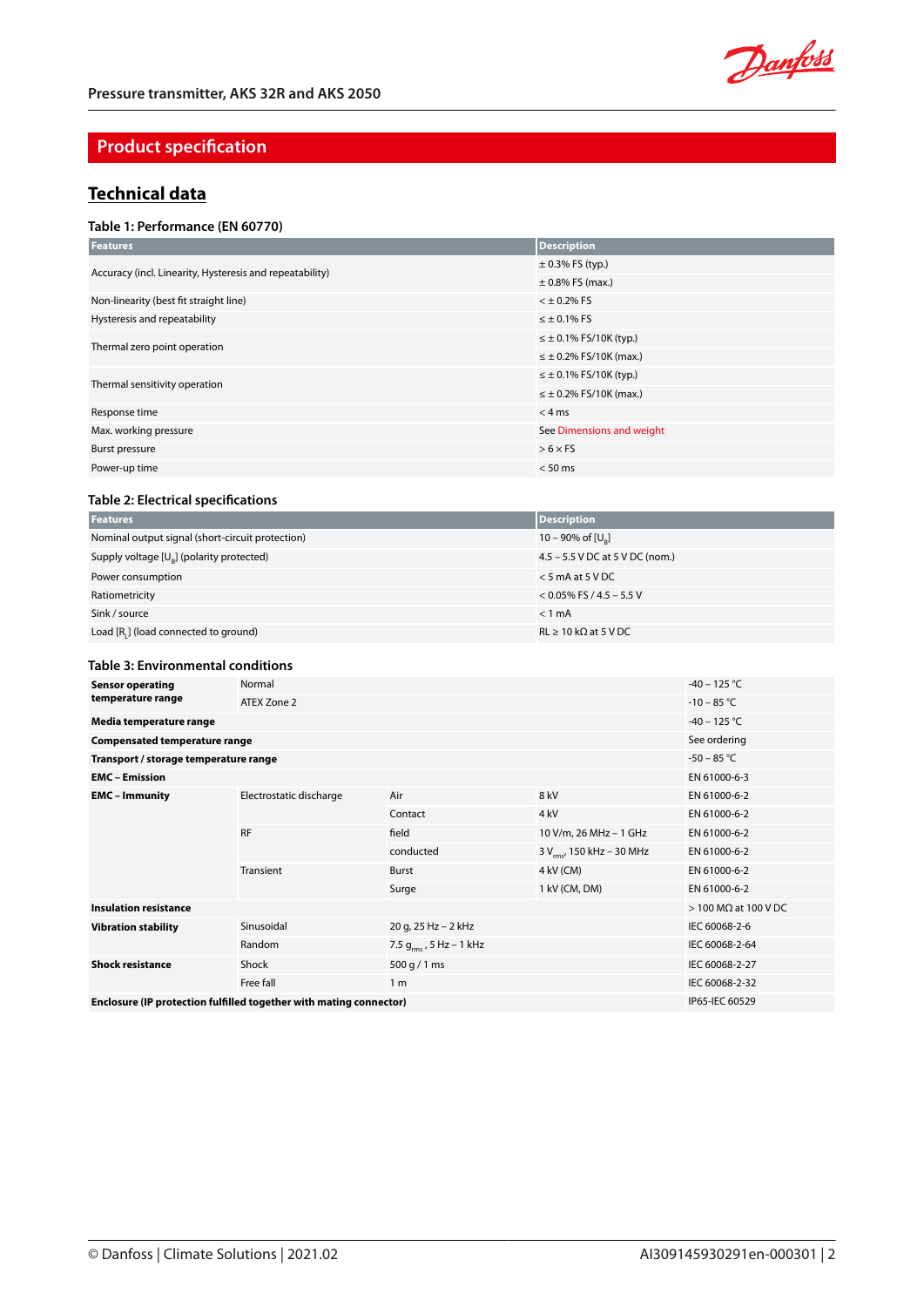

# <span id="page-2-0"></span>**Dimensions and weight**





## **Table 5: Dimensions and weight**

| <b>Pressure connection</b>                | $L$ [mm] |
|-------------------------------------------|----------|
| $1/4 - 18$ NP                             | 16       |
| G 1/2 A ISO 228/1                         | 21       |
| 1/4 in. flare 7/16 - 20 UNF               | 16.5     |
| 3/8 solder                                | 30       |
| 7/16 UNF flare female with valve deflator | 21.5     |

# **Pulse-snubber, AKS 2050**

## **Figure 1: Pulse-snubber**



Cavitation, liquid hammer and pressure peaks may occur in liquid filled systems with changes in flow velocity, e.g. fast closing of a valve or pump starts and stops.

The problem may occur on the inlet and outlet side, even at rather low operating pressures.

# **Plug connections**

**Table 6: Plug connections**

| -<br><b>Cable</b> | <b>Description</b>                              | PG <sub>9</sub> | <b>Description</b>                   |
|-------------------|-------------------------------------------------|-----------------|--------------------------------------|
| l                 | $Black: +$<br>Blue: - / common<br>Brown: Signal | ▓▓▓             | . . 7<br>$2: -/$ common<br>3: Signal |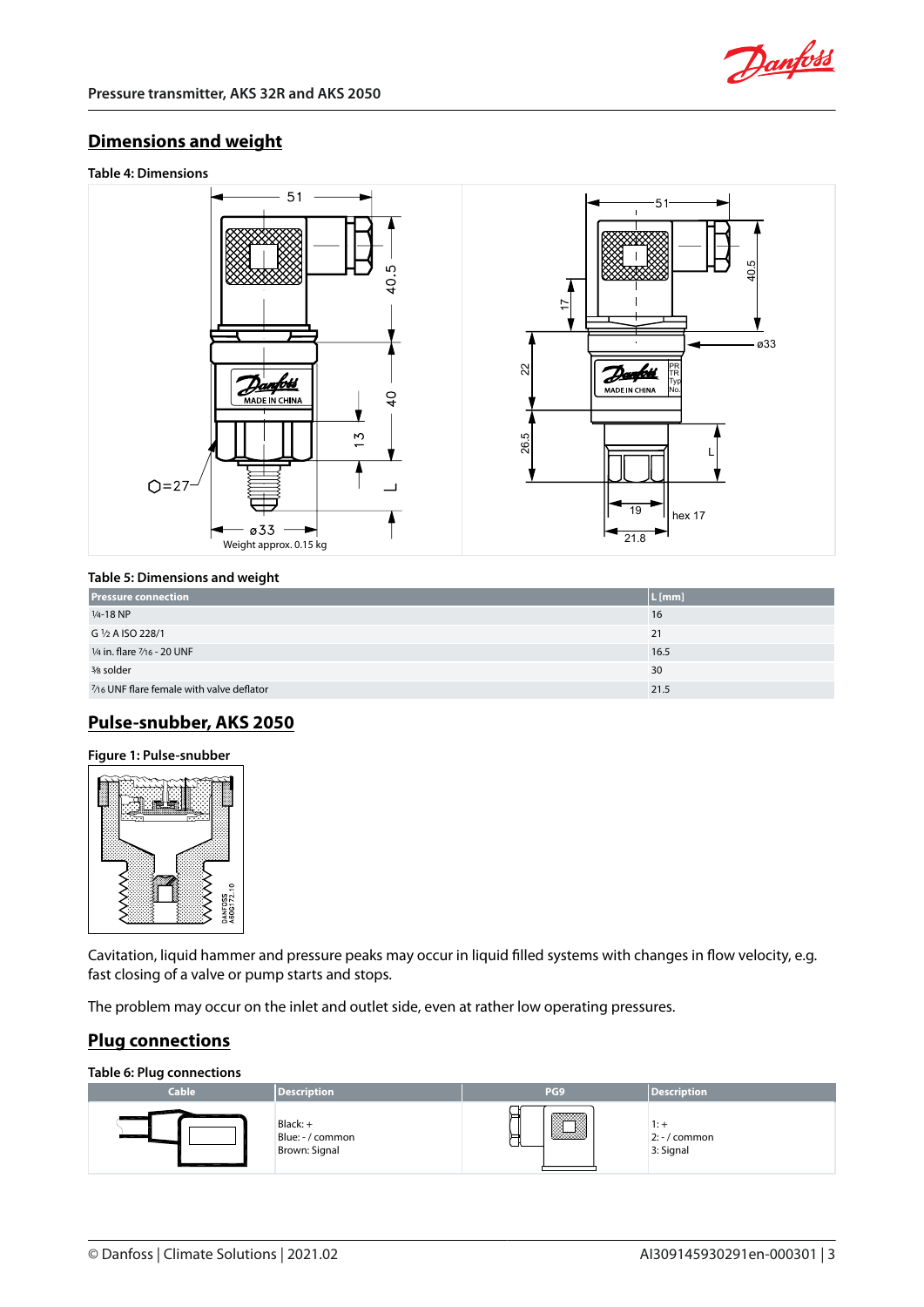

## **Explosive atmosphere**

### **Table 7: Explosive atmospheres**

The products for ATEX Zone 2 are applicable in refrigeration applications employing any flammable refrigerants classified as IIA – please, refer to AKS installation guide. In ATEX Zone 2 applications at low temperatures cable and plug must be protected against impact.

#### **Table 8: Flammable refrigerants**

| <b>Features</b>                                                                     | <b>Description</b>                                         |
|-------------------------------------------------------------------------------------|------------------------------------------------------------|
| AKS products can be used in end user applications employing the following flammable |                                                            |
| refrigerants:                                                                       | IEC/EN 60335-2-89 (commercial refrigerating appliances)    |
| A3: R290, R600, R600a, R1270                                                        | IEC/EN 60335-2-40 (electrical heat pumps, air-onditioners) |
| A2L: R32, R444B, R452A/B, R454A/B/C, R455A, R1234zyef                               |                                                            |

For other products not ATEX Zone 2 assessed, an ignition risk assessment has been conducted with reference to IEC/EN 60335-2-89 (commercial refrigerating appliances) and IEC/EN 60335-2-40 (electrical heat pumps, airconditioners).

For countries where safety standards are not an indispensable part of the safety system, Danfoss recommends the installer to seek a third-party approval of the system containing flammable refrigerant. Note: Please, follow specific selection criteria stated in the data sheet for these particular refrigerants.

## **Mechanical characteristics**

## **Table 9: Mechanical characteristics**

| <b>Features</b>        | <b>Descriptions</b>                                                                                                                                                                                                                                                                                                                        |
|------------------------|--------------------------------------------------------------------------------------------------------------------------------------------------------------------------------------------------------------------------------------------------------------------------------------------------------------------------------------------|
| Electrical connection  | EN 175301-803 plug / 2m cable                                                                                                                                                                                                                                                                                                              |
| Wetted parts, material | EN10088-1-1.4404 (AISI 316L)                                                                                                                                                                                                                                                                                                               |
| Housing material       | EN10088-1-1.4404 (AISI 316L)                                                                                                                                                                                                                                                                                                               |
| Refrigerants           | DR3, DR55, DR7, HDR110, L40, R1234yf, R1234ze, R1270, R1290, R134a, R22, R227, R23, R290, R32, R404A,<br>R407A, R407B, R407C, R407F, R410A, R413A, R417A, R422A, R422D, R427A, R438A, R444B, R447A, R448A,<br>R449A, R449B, R450A, R452A/B, R454A/B/C, R455A, R502, R507, R513A, R600, R600a, R717 (NH3), R744 (CO2),<br>R <sub>1270</sub> |

## **Ordering**

#### **Table 10: Ordering**

|       | <b>Type</b>                                                                      | <b>Operating</b><br>range [bar] | <b>Permissible</b><br>working pressure<br>PB [bar] | Compensated<br>temp. range [°C] | Code no.                 |                          |                           |                          |                                                                |
|-------|----------------------------------------------------------------------------------|---------------------------------|----------------------------------------------------|---------------------------------|--------------------------|--------------------------|---------------------------|--------------------------|----------------------------------------------------------------|
|       |                                                                                  |                                 |                                                    |                                 | 1/4 NPT <sup>(1)</sup>   | G $3/8$ A <sup>(2)</sup> | $7/16$ in. flare $^{(3)}$ | 3/8 solder               | $7/16 - 20$<br><b>Female flare</b><br>with<br>depressor<br>(5) |
|       |                                                                                  | $-1 - 12$                       | 33                                                 | $-30 - 40$                      | 060G1037                 | 060G1038                 | 060G1036                  | 060G3551                 | 060G6323                                                       |
| П I I | AKS 32R                                                                          | $-1 - 12$                       | 33                                                 | $-30 - 40$                      | $\overline{\phantom{0}}$ | $\overline{\phantom{a}}$ | 060G6339 (4)              | $\overline{\phantom{a}}$ | 060G5961 <sup>(4)</sup>                                        |
|       |                                                                                  | $-1 - 34$                       | 55                                                 | $0 - 80$                        | $\overline{\phantom{0}}$ | $\overline{\phantom{a}}$ | 060G0090                  | 060G3552                 | 060G6341                                                       |
|       |                                                                                  | $-1 - 34$                       | 55                                                 | $0 - 80$                        | $\qquad \qquad -$        | $\overline{\phantom{a}}$ | 060G6340 <sup>(4)</sup>   | $\overline{\phantom{a}}$ | Ξ.                                                             |
|       | AKS 2050                                                                         | $-1 - 59$                       | 100                                                | $-30 - 40$                      | 060G6342                 | 060G5750                 | $\overline{\phantom{0}}$  | 060G6408                 | Ξ.                                                             |
|       |                                                                                  | $-1 - 99$                       | 150                                                | $-30 - 40$                      | 060G6343                 | 060G5751                 | Ξ.                        | $\overline{\phantom{0}}$ | $\overline{\phantom{0}}$                                       |
|       |                                                                                  | $-1 - 159$                      | 250                                                | $0 - 80$                        | 060G6344                 | 060G5752                 | -                         | $\overline{\phantom{0}}$ | -                                                              |
|       | Connecting plug with 5 m cable (mounted on pressure transmitter<br>obtains IP67) |                                 |                                                    | 060G1034                        |                          |                          |                           |                          |                                                                |
| Ê     | Plug Pg 9                                                                        |                                 |                                                    | 060G0008                        |                          |                          |                           |                          |                                                                |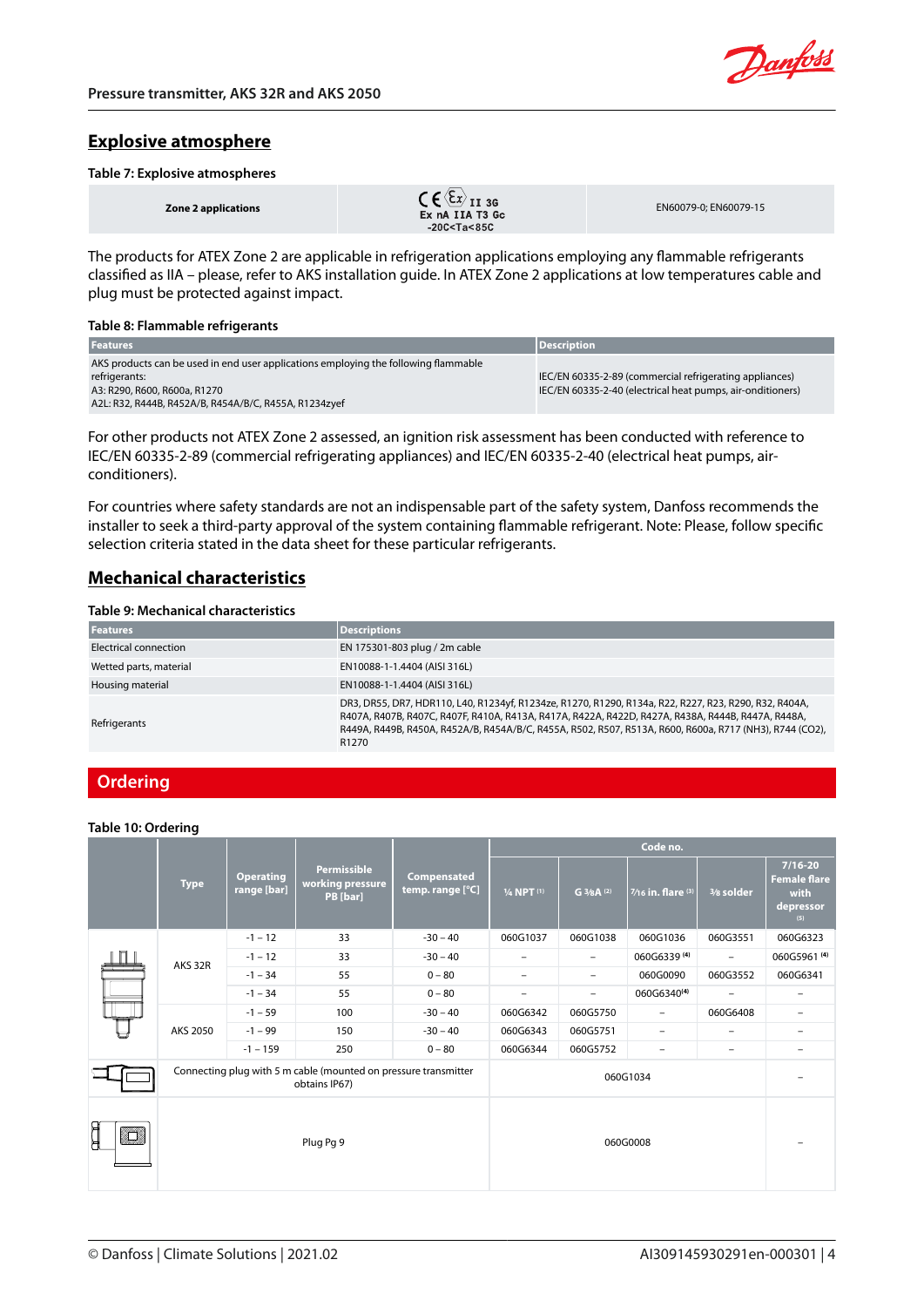**(1)** 1/4-18 NPT **(2)** EN 837 - G 3/8 A **(3)** ISO 11926-2⁄3, 7⁄16 - 20 UNF Flare **(4)** Incl. [Plug connections](#page-2-0) **(5)** ISO 8434-1, 7/16-20 UNf, Female with depressor

# **Certificates, declarations and approvals**

The list contains all certificates, declarations, and approvals for this product type. Individual code number may have some or all of these approvals, and certain local approvals may not appear on the list.

Some approvals may change over time. You can check the most current status at danfoss.com or contact your local Danfoss representative if you have any questions.

| <b>File name</b>     | <b>Document type</b>                   | <b>Document topic</b>      | <b>Approval Authority</b> |
|----------------------|----------------------------------------|----------------------------|---------------------------|
| E227388              | <b>Explosive - Safety Certificate</b>  | <b>Hazardous Locations</b> | UL                        |
| E31024               | Electrical - Safety Certificate        |                            | UL                        |
| E311982              | <b>Electrical - Safety Certificate</b> |                            | UL                        |
| 064G9615.06          | <b>EU Declaration</b>                  | ATEX/EMCD/RoHS             | Danfoss                   |
| 060G9688.00          | <b>Manufacturers Declaration</b>       |                            | <b>Danfoss</b>            |
| F18477.5123467890YTN | Pressure - Safety Certificate          | <b>CRN</b>                 | <b>TSSA</b>               |
| 060R3160.00          | <b>Manufacturers Declaration</b>       | China RoHS                 | Danfoss                   |
| 064R9402.00          | <b>Manufacturers Declaration</b>       | PED                        | Danfoss                   |
| 060R3162.00          | <b>Manufacturers Declaration</b>       |                            | <b>Danfoss</b>            |
| E494625              | Electrical - Safety Certificate        |                            | UL                        |
| 1786330              | <b>Explosive - Safety Certificate</b>  |                            | <b>CSA</b>                |